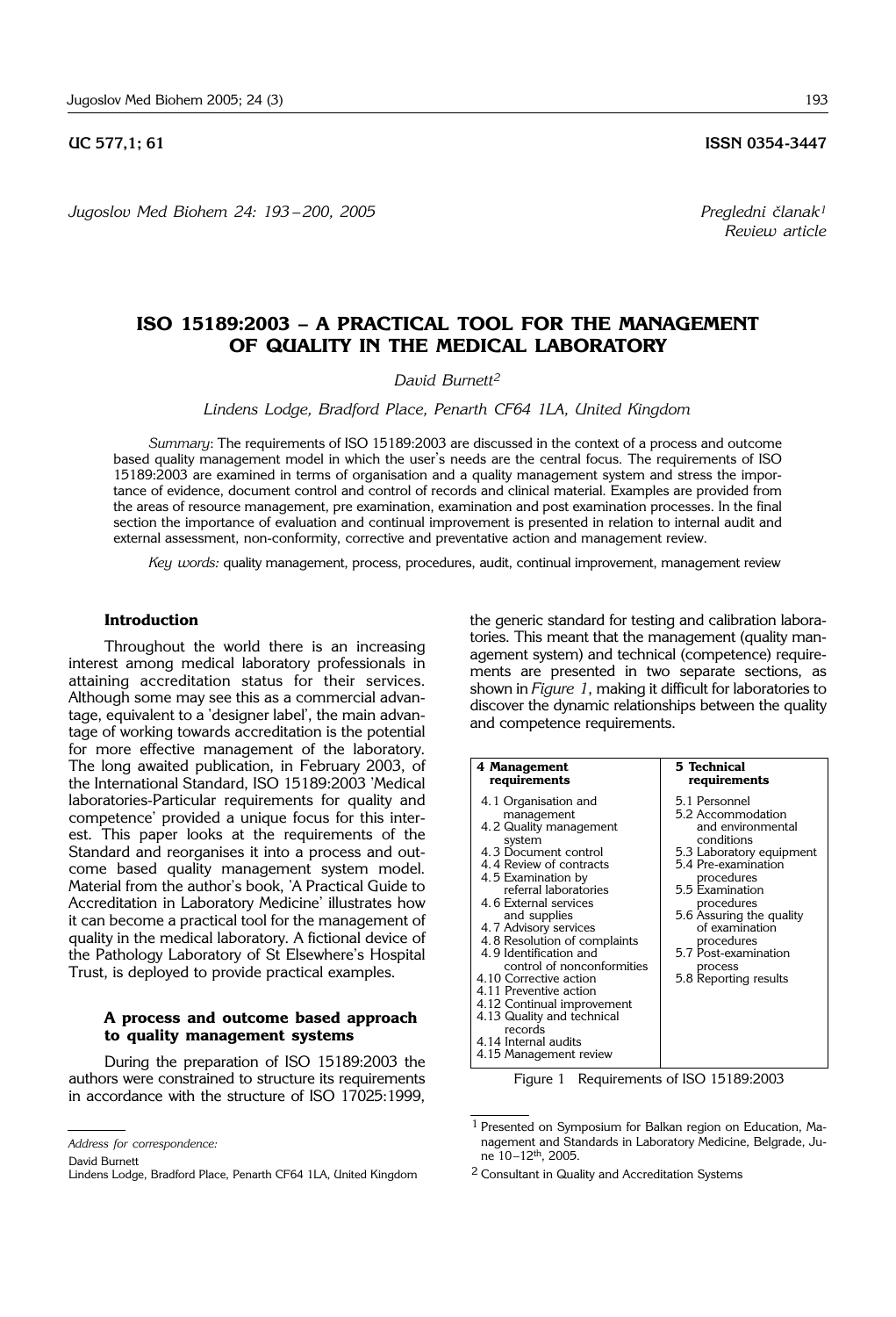The starting point for developing a framework for process-based quality management of a medical laboratory lies in the introduction to ISO 9001:2000. It promotes the adoption of 'a process approach when developing, implementing and improving the effectiveness of a quality management system' in order 'to enhance customer satisfaction by meeting customer requirements'. Process is described as 'an activity using resources, managed in order to enable the transformation of inputs into outputs'.

*In the context of a medical laboratory this translates into, consultation with users, receiving a request for an examination, carrying out the work and reporting the results, with interpretation where appropriate.*

Within any organization (e.g. a medical laboratory) there are numerous interrelated or interacting processes, and it is 'the identification and interactions of these processes and their management', that is referred to as a 'process approach'. It is the adoption of this approach that creates a process-based quality management system

The process based model shown in *Figure 2* represents the basics of how a quality management systems for medical laboratories work irrespective of the content of the particular standard being used.

The model shown in *Figure 2* can be described in two different ways. Firstly, the user has requirements that are formulated in consultation with laboratory management (the request) and the laboratory responds by carrying out pre-examination, examination and post-examination processes to produce a report for the user. Depending on whether their requirements have been met or not, users may be defined as 'satisfied' or 'dissatisfied'.

The second view, is that the laboratory management creates a quality system *(Organisation and quality management system)* and uses resources,



management system for medical laboratories

staff, equipment etc. *(Resource management)* to carry out pre-examination, examination and post-examination processes *(pre*-*examination, examination and post*-*examination processes)* to fulfil the requirements of the user. All aspects of the quality system including the pre-examination, examination and postexamination processes are continually evaluated and improvements made as appropriate *(Evaluation and continual improvement).* Evaluation and continual improvement activities include for example, assessment of user needs and requirements, internal audit of the examination processes and review of participation in external quality assessment schemes.

The requirements of ISO 15189:2003 can be reorganised into this process and outcome model as illustrated in *Figure 3*.

The preamble to Standard A4 in the Clinical Pathology Accreditation (UK) Ltd 'Standards for the Medical Laboratory' describes a quality management system as providing '...the integration of organisational structure, processes, procedures and resources needed to fulfil a quality policy and thus meet the needs and requirements of users'. It is this 'all embracing' concept of a quality management system that this paper seeks to emphasise.

## **Organisation and quality management system**

## *Organisation and responsibility*

For there to be an effective QMS, roles and responsibilities must be clearly defined and laboratory management provide the lead in establishing the sequence of action to be taken. This sequence is illustrated in a pyramidal form on the left hand side of *Figure 4*. The first step in the sequence is the creation of policies that can be defined as the 'overall intentions and direction of an organization'. The second step objectives and plans, involves 'making plans and setting objectives to enable the fulfilment of the intentions expressed in the policies'. The third step processes, involves the 'definition of the activities needed to carry out the intentions' and the fourth step procedures, are the 'practical way in which intentions are translated into action'. The fifth and final step, records (made on forms) provide evidence, on a day-to-day basis, that procedures have been carried out correctly and that intentions have been fulfilled.

An example at St Elsewhere's would be that the **quality policy** of the laboratory includes a commitment to the reporting of results of examinations in a timely manner. The supplier of the laboratory computer system announces the release of a module for ward reporting of results. Laboratory management establishes the installation of this module as an **objective** for the next financial year and **planning** for this Figure 2 A process and outcome based quality<br>management system for medical laboratories development requires the inclusion of the resource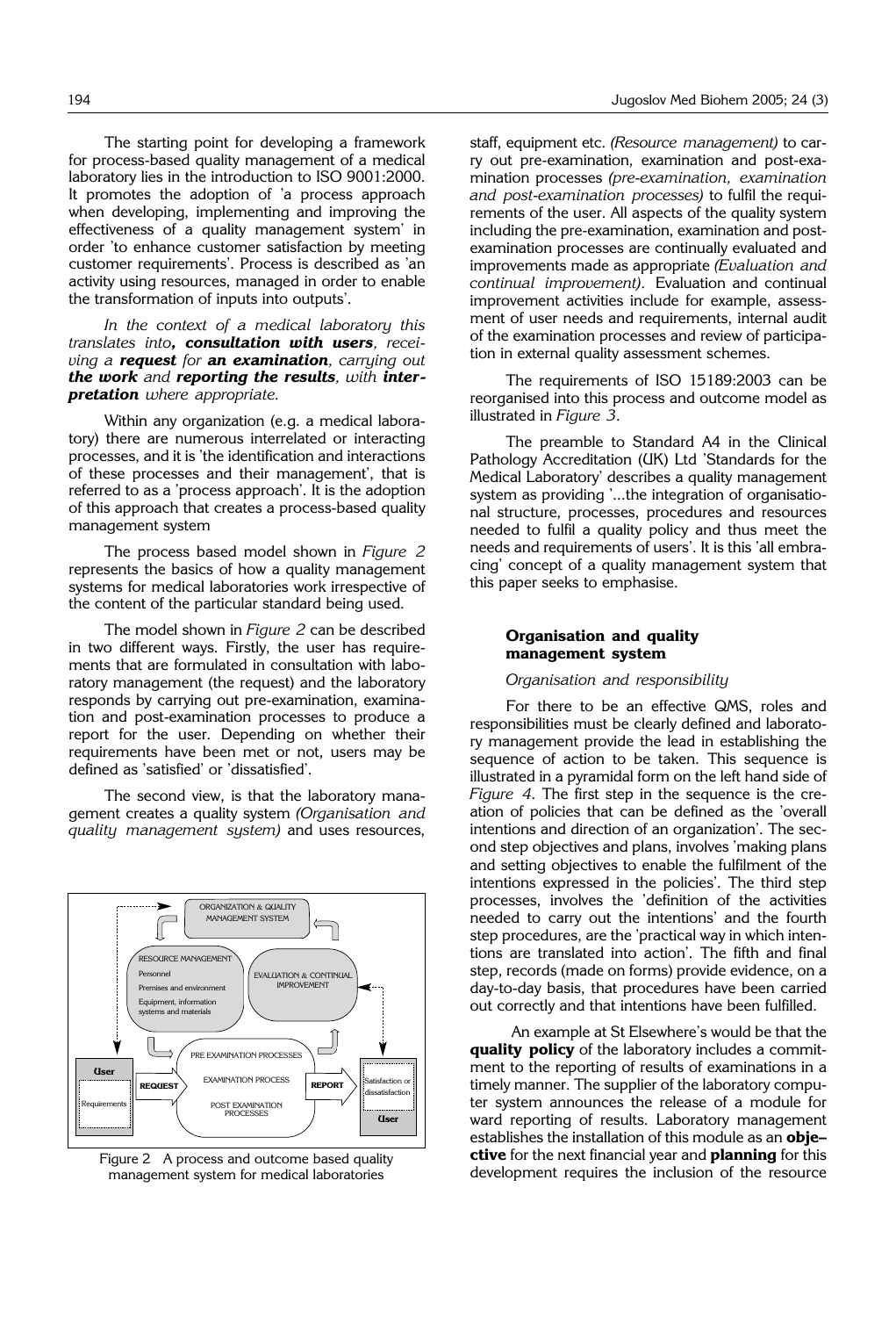

Figure 3 Requirements of ISO 15189:2003 in a process and outcome based quality management system model



Figure 4 Action in quality management and a hierarchy of documentation

implications in the business plan. Its impact on postexamination processes is defined and **procedures and forms** reviewed and revised.

## *Evidence of action in quality management*

Evidence of action in quality management is adduced from the documentation that is used and illustrated on the right hand side of *Figure 4*. The primary requirement for evidence is to enable the laboratory to reconstruct its examination and other processes, when this is required as a result of questions asked by users of the laboratory concerning its performance. The other side of the 'evidence' coin is the need of assessors from accreditation bodies to obtain evidence to enable them to assess a laboratory's compliance with standards.

The quality manual in the Pathology Laboratory at St Elsewhere's provides a road map to the whole documentation of the laboratory. *Figure 5* is a page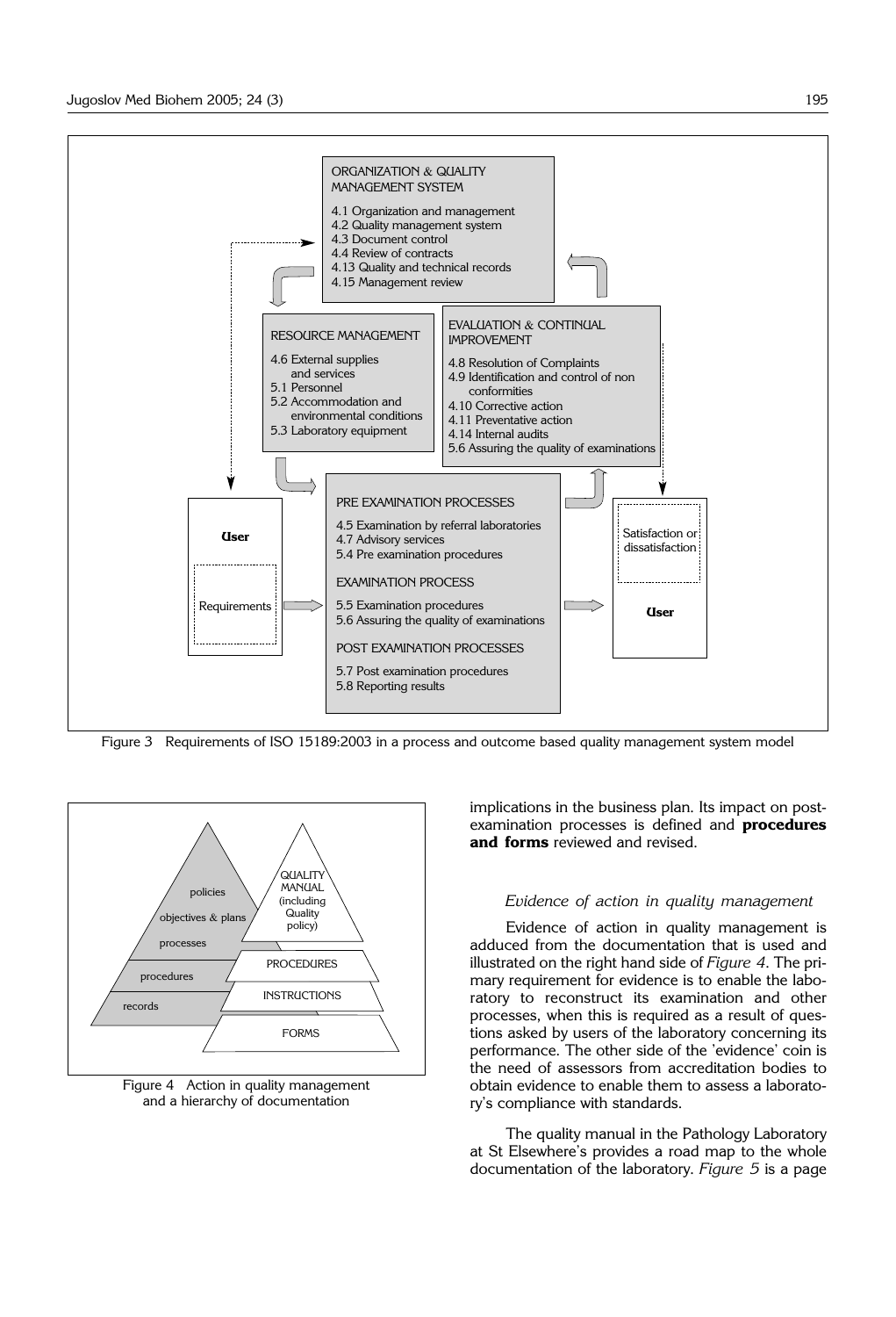

- Heads of Department
- Chief Technologist of each department
- Quality Manager
- Business Manager

The management of the Pathology Department is conducted using the procedure [MP-GEN-PathMan] and the procedings recorded using [MF-GEN-Minutes]. The Board is supported by a business and support services unit and three committees as shown above.

- The *Business Manager* is full time and responsible for Business, Computing and the Common Services (reception, secretarial and clerical services, for blood collection, for transport and purchasing).
- The *Training Officer* and a full time *Computer Manager* report to the *Business Manager*.
- The *Quality Manager* is full time in the Directorate of Diagnostic and Therapeutic Services, liases with the *Director of Pathology* and reports directly to the *Director of Diagnostic and Therapeutic Services*.
- The *Safety Officer* reports to the Board through the *Head of Microbiology*, attending as required.

Figure 5 St Elsewhere's Pathology Laboratory – Quality Manual

from that manual showing the organisation and responsibilities within the laboratory. In practical terms, the manual should be less than 25 pages in length. It contains a quality policy and describes the processes that take place in the laboratory in order to fulfil the requirements of particular standards. Examples of such processes are the procurement of equipment, the examination of specimens and the reporting of results. A pathology laboratory can have a single policy statement that is inclusive of all aspects of its work or there can be a number of separate policies relating to different aspects of the way in which a laboratory works.

Throughout the quality manual there are references to *procedures* that form the second level in the hierarchy of documentation. Procedures are the practical way in which policies are translated into action and describe how processes should be carried out. They are often called SOP's or standard operating procedures. The quality policy should refer to management, quality evaluation, health and safety,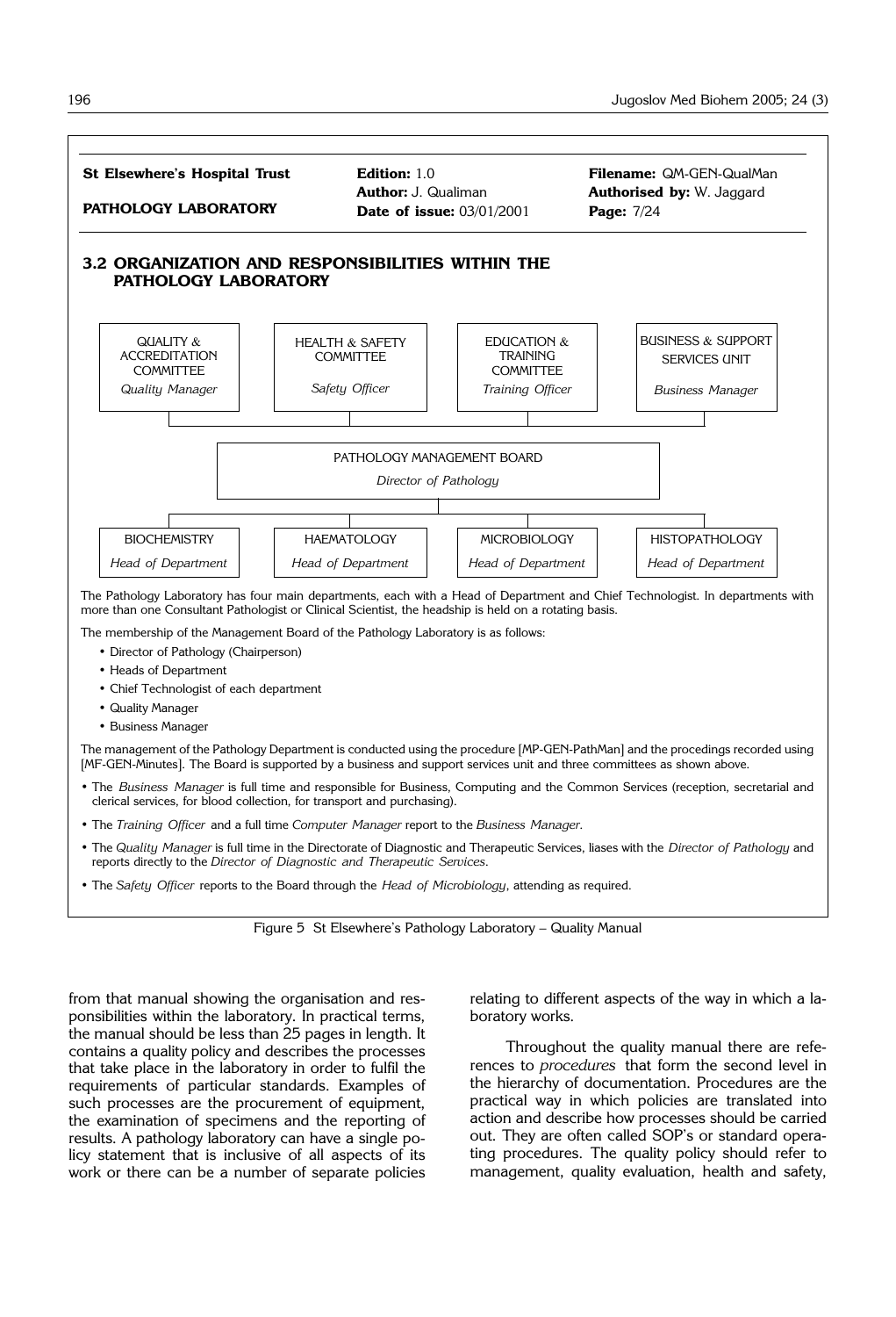and laboratory methods etc. and procedures are needed which relate to the same areas.

In the same way that the Quality Manual refers to procedures, so procedures can contain references to *(working) instructions*. This third level of documentation involves the practical day-to-day work instructions that are needed near the work situation for easy reference. For example, they might describe, starting up or closing down a haematology analyser. Instructions can be part of a procedure or can be referred to in a procedure and published separately or both in the document and published separately. The advantage of having them separate is that any changes to instructions do not require a change to the procedure.

The final level in the hierarchy of documentation is the *form(s).* These forms (and the records created using them) are a crucial part of quality management. They are the evidence that a procedure and/or related instructions have been carried out. If the procedure or instructions require something to be recorded on a form, the form should be referred to in the procedure. The forms or records do not necessarily have to be created as 'hard copy' (a paper record). A record (an electronic record) can be created by completing a form on a computer screen in the laboratory or a consultant's office, by anybody who has the correct authorization identity. In a medical laboratory, request forms and test reports are an example of such documentation. Records of any information or data such as patients results, minutes of meetings, quality control data or the result of an audit must be made on forms of an approved format and not on the backs of envelopes or the cuffs of laboratory coats!

*An example at St Elsewhere*'*s would be a statement in the quality policy requiring 'the use of examination procedures that will ensure the highest achievable quality of all tests performed*'*. The procedure produced as a result of such a policy statement would be a procedure for measuring HbA1c. The procedure refers to working instructions for starting the HbA1c analyser and for closing it down and these are published separately and displayed near the analyser for easy reference. The analyser is interfaced to a laboratory computer and an example of a form is the computer*-*generated work sheet to assist with checking*-*in samples. Additionally, the computer file that holds the patient details and results is regarded as a record. Such computer*-*held data needs to be as easily accessible on demand as any paper record.* 

All the documents referred to in the hierarchy above must be subject to control as described below. The preparation of required documentation might appear to be a daunting task for a medical laboratory but approached in practical manner it provides the basis of effective quality management the laboratory.

#### *Document control*

Control of documents requires that they are, approved for adequacy prior to issue, reviewed and updated as required, available at point of use, remain legible and uniquely identifiable and that unintended use of obsolete documents is prevented. The purpose of regularly reviewing documents is to ensure that they remain fit for their intended purpose.

An inherent part of document control is a document register or master index of documentation. It is important to decide at an early stage whether the document register should be a manual paper record, a homemade spread sheet or database or an off the shelf (albeit customisable) commercial product. This is perhaps the most important decision that any laboratory can make in building a QMS.

## *Control of records and clinical material*

A major feature of all quality management systems is the need to control process and quality records and, in the case of medical laboratories, clinical material. Whether the requirement is for control of clinical material or records, there are three distinct issues to be considered, firstly, are the records being retained going to serve a useful purpose, for example to reconstruct an examination, or to audit corrective action. Secondly, what are the relevant retention times, and thirdly how should the material be kept.

#### **Resource management**

The management of resources is a key part of any QMS and at St Elsewhere's the management of staff has a very high priority and in particular the role of joint staff review. The agreed action points (*Figure 6*) are seen as an essential part in the matching the changing needs of the laboratory to the needs of an individual member of staff. This is one example of the concept of 'circles of continual improvement' discussed later in the paper.

## **Pre examination, examination and post examination processes**

At St Elsewhere's the provision of information for the user is top priority. This is in the form of a User Handbook (on a hospital website) and by proper signposting of the laboratory. There is little point in having a laboratory if the user or patient cannot find it. Explanatory booklets include one explaining the post mortem to relatives of a deceased patient.

Laboratory management has been devising ways in which to save time and energy by increasingly using manufacturers material to document procedures. An example it the documentation concept for the BHM Analyser used by Biochemistry, Haematology and Microbiology (*Figure 7*).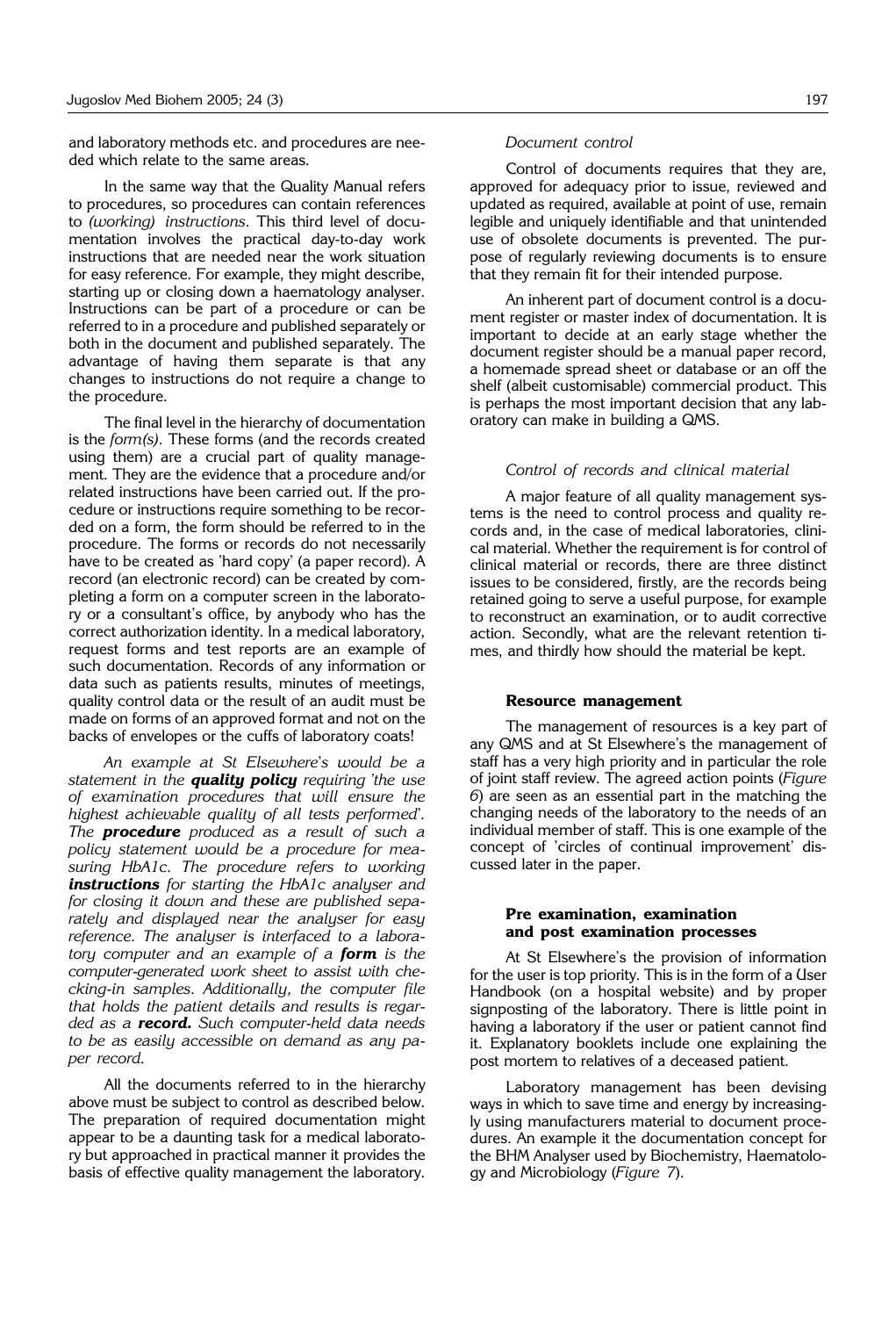| 10 Agreed action          |                                                           |                                                          |                       |                                                            |                                            |
|---------------------------|-----------------------------------------------------------|----------------------------------------------------------|-----------------------|------------------------------------------------------------|--------------------------------------------|
| Signature of staff member |                                                           | Elizabeth Rate                                           | Signature of reviewer |                                                            | Margaret Jones                             |
| Item                      | <b>Agreed objective</b>                                   | <b>Agreed action</b>                                     | <b>Timescale</b>      | <b>Resources required</b>                                  | Criteria for success                       |
| 1.                        | More experience<br>of automated ESR's<br>[LP-HAE-AutoESR] | M Jones to arrange<br>practical training<br>with B Rubin | 3 months              | Time-one day B Rubin                                       | Examination audit<br>of [LP-HAE-AutoESR]   |
| 2.                        | Use of Microsoft Word<br>procedure templates              | Practical instruction<br>from M Jones                    | 3 months              | 3 hours with M Jones                                       | Evidence of completion                     |
| $\mathbf{3}$ .            | Practical experience<br>of writing procedures             | M Jones to set<br>3 practical tasks                      | 6 months              | As required with<br>M Jones                                | Completion of practical<br>tasks           |
| $\overline{4}$ .          | Improve participation<br>in Departmental projects         | M Jones to arrange<br>place on course                    | 1 year                | Trust course, PR 07/5<br>days plus debrief with<br>M Jones | Certificate of successful<br>participation |

Figure 6 Joint staff review – agreed action points

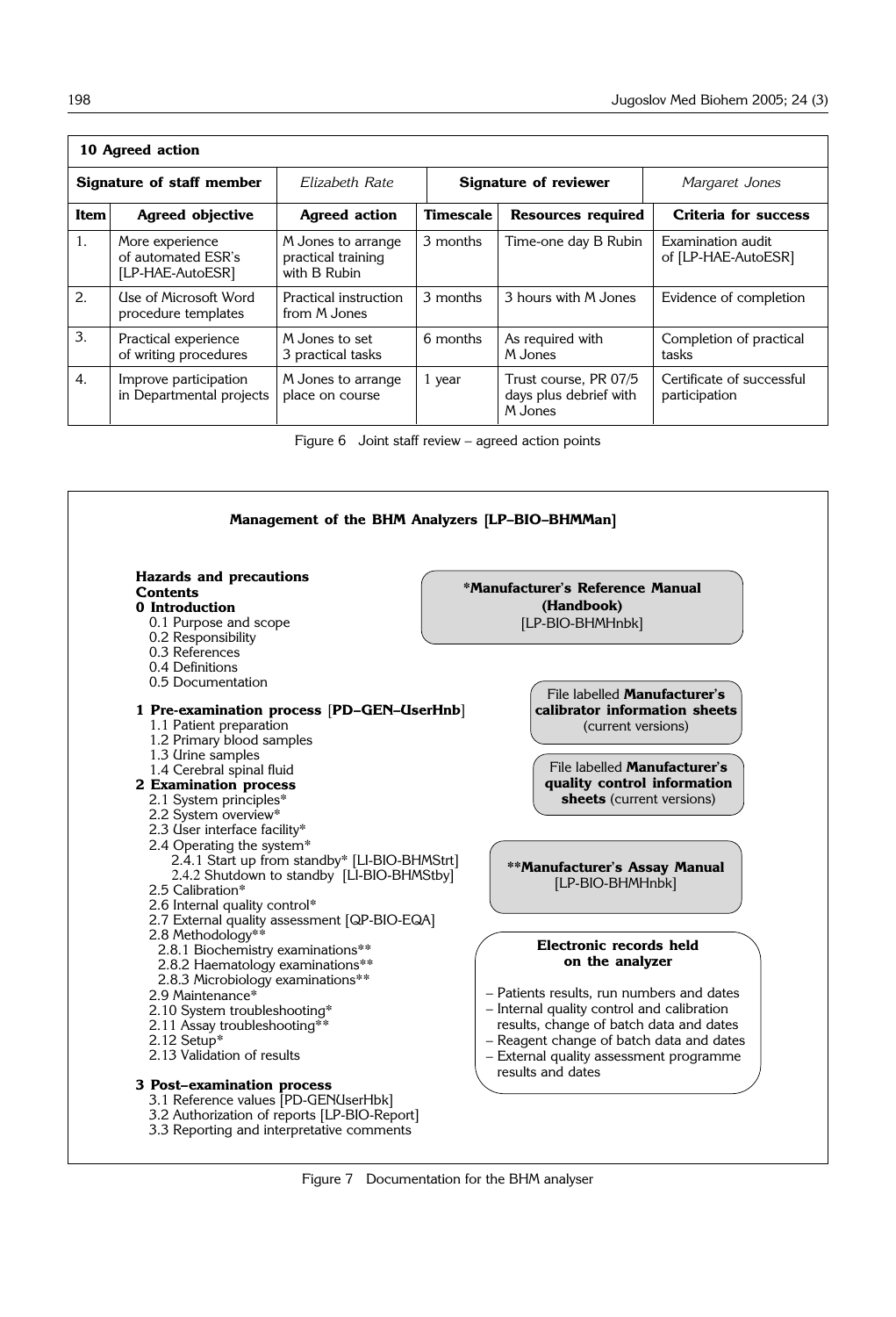The provision of a consultative and interpretation service is seen as an integral part of the service to the user

#### **Evaluation and continual improvement**

#### *Evaluation and continual improvement*

St Elsewhere's Pathology Laboratory has commitment constantly evaluating its activities and seeking to continually maintain and improve quality. Evaluation and continual improvement could be regarded as synonymous with quality assurance, but it seems increasingly uncertain what is meant by the term 'quality assurance'. The difficulty seems to arise from the meanings of the words 'assure' and 'ensure'. To try to ensure the quality of something is 'to make sure or certain' of its quality, whereas to assure 'to give confidence to oneself or others' seems a relatively impotent activity if you view it from the point of view of the user clinician.

### *Internal audit and external assessment*

Three different types of audit are distinguished at St Elsewhere's. The first, is an internal audit conducted by the laboratory itself on some aspect of laboratory activity such as the accuracy of transcription of data from a request form into the laboratory information system, or whether all members of staff have up to date job descriptions. External audit (sometimes termed assessments) conducted by some person or bodies interested in the organization such as a purchasing authority or by external independent organizations such as a national accreditation body. A third type of audit, not shown in orthodox classifications is cooperative audit. That is audit conducted between the laboratory and another party for mutual benefit. Examples of cooperative audit are clinical audit or customer satisfaction surveys and bench marking activities. Schemes for external quality assessment that are run on a primarily educational basis can in a sense be regarded as cooperative audit or equally well classified as external audit. Audits provide an important mechanism for the detection and investigation of nonconformity.

#### *Non conformities / corrective and preventative action*

A nonconformity can arise in two distinct ways. Firstly, from an (reactive) audit resulting from a problem in the conduct of a process, leading to the need for *corrective* and/or *preventive action* and thus contributing to the maintenance of quality or to *continual improvement*. Or secondly, a proactive *audit* produces a *nonconformity* that again requires corrective and/or preventive action, thus contributing to the maintenance of quality or to continual improvement.

*An example of a reactive audit is illustrated by an example from St Elsewhere*'*s was when the results from a new batch of quality control material being introduced on an analyser showed all three levels for each analyte were approximately 20% lower than expected (a nonconformity). Investigation (an audit) revealed that although the freeze*-*dried material had been reconstituted with 5 mL of reconstituting fluid as per the documented procedure, the manufacturer had changed the reconstitution volume from 5 mL to 4 mL without sending out a notice to this effect. All vials wrongly reconstituted were immediately removed (corrective action). Following this incident all personnel involved had the matter drawn to their attention and the procedure was altered and an adverse incident report might be dispatched to an appropriate government agency, with a copy to the manufacturer (preventive action).*

These actions contribute to ensuring the quality of examinations, (continual improvement). An example of a proactive audit would be a 'good housekeeping audit' and such audits are at the core of maintaining a programme of continual improvement.

#### *Continual improvement*

Examples of approaches to continual improvement are shown in *Figure 8* as what has been termed 'cycles of continual improvement'. The intention of the diagram is to represent at the centre, the management review as the core focus of all continual improvement activity. The circles around the central circle represent individual circles of continual improvement focused on specific topics, for example, with Personnel, the activity is the annual joint review of staff, with Internal audit of examination processes, the vertical audit of examinations and with Equipment and diagnostic systems, the procurement of In Vitro Diagnostic Devices (IVD's).



Figure 8 Cycles of continual improvement